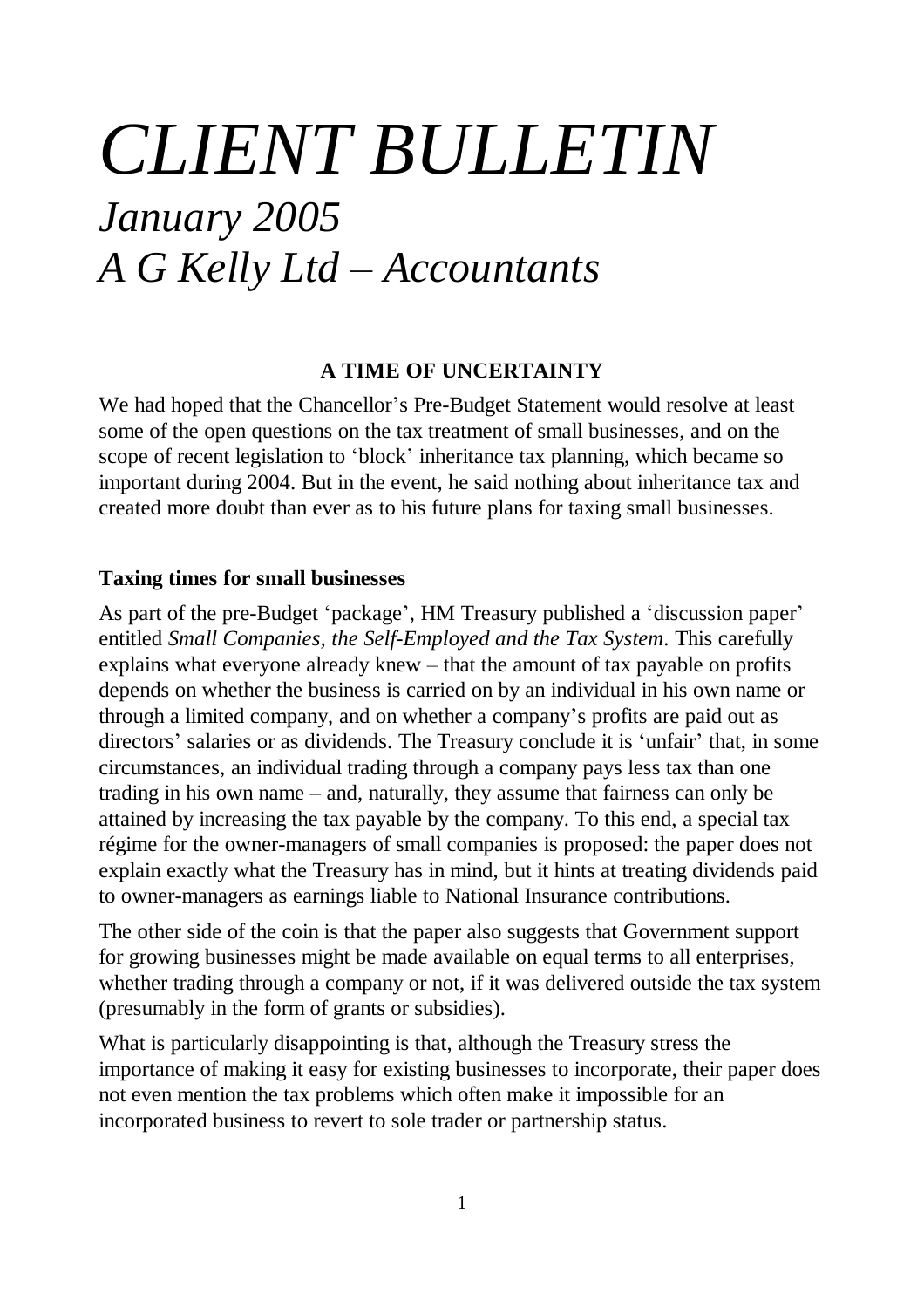#### **Confusion over inheritance tax legislation**

Turning to inheritance tax, the Finance Act 2004 'blocked' schemes designed to reduce the tax potentially payable on the family home, by imposing an annual income tax charge on the value of occupation where (for example) a scheme allows elderly parents to remain in their home while giving a share in its value to their children. This applies even if the scheme was set up before the Finance Act 2004 was enacted. The legislation is quite complex and its effects depend on the exact circumstances of the case, so anyone who has entered into such a scheme (at any time in the past) now needs individual advice on his or her best course of action.

The legislation allows those affected to 'opt out' of the income tax charge by accepting that an inheritance tax liability will arise on their death. However, 'opting out' will not unwind the scheme altogether and will not be beneficial in every case, so the importance of individual professional advice cannot be over-emphasised.

Of even greater concern is the fact that the scope of the legislation is uncertain. As presently drafted, it may create unexpected tax charges in situations where tax planning was not part of the parties' original intention – for example, where a mother and daughter simply pool their resources to buy a house because they want to live together. It was thought that the situation might be clarified in the Pre-Budget Statement, but it was not. Hopefully, the problem will be resolved in the Spring 2005 Budget but, meanwhile, anyone planning a joint house or flat purchase (other than with their husband or wife) should take professional advice.

### **END-OF-YEAR TAX PLANNING**

The Government have made it clear that they will not hesitate to use effectively retrospective legislation to block tax mitigation schemes, such as the inheritance tax plans mentioned above. As the action they will take to block a plan cannot be predicted (for example, the income tax charge on occupation, to block an inheritance tax plan, broke entirely new ground), it is difficult to recommend almost any tax scheme, because it is impossible to predict what the final outcome will be. It is, indeed, quite possible that the client will end up paying more tax than if he had let events take their ordinary course.

This makes it more important than ever to consider using all the reliefs and allowances available under the tax legislation and, in this context, the end of the tax year on 5 April 2005 can still be an important deadline.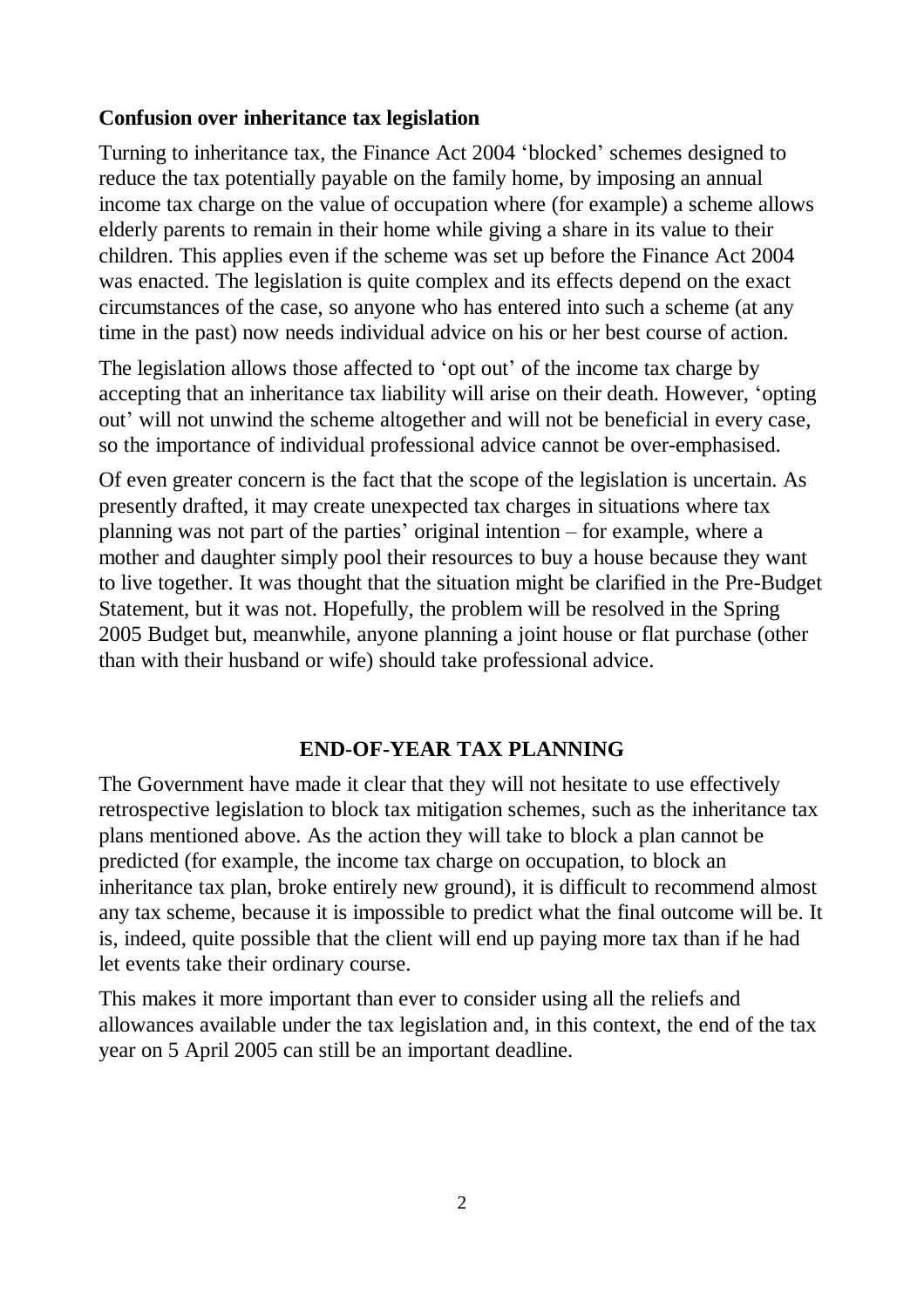## **Inheritance tax**

Lifetime gifts of up to £3,000 a year are ignored for inheritance tax purposes (the limit is per donor, not per recipient). The allowance can be carried forward for one year only, so that gifts of £6,000 may be made in 2004/05 if the 2003/04 allowance has not yet been used. One way of using the allowance is to pay the premiums on a life assurance policy written in trust for the desired heirs: in this way, both the cash gifts and the investment return build up outside the donor's estate and free of inheritance tax.

# **Capital gains tax**

It had been predicted that the Chancellor would use the Pre-Budget Statement to announce an improved taper relief for non-business assets, such as portfolio holdings of quoted shares. In the event, he did not, so it is important to consider managing capital gains liabilities, for example by making sales to utilise the annual exemption or to crystallise losses.

Straightforward 'bed-and-breakfasting' (sale and immediate repurchase) is no longer effective for tax purposes, but alternative arrangements, such as sale by a husband and repurchase by his wife, or sale by an individual and repurchase within his ISA, are still available. In case of legislative changes in the Spring Budget, we would recommend action before Budget Day (which will almost certainly be during March, but the date has not yet been announced).

## **ISAs (Individual Savings Accounts**)

The annual investment allowance  $(\text{\textsterling}7,000)$  for adults and  $\text{\textsterling}3,000$  for 16- and 17-yearolds) will be lost if it is not used by the end of the tax year. One piece of good news from the Pre-Budget Statement is that the £7,000 investment limit will be retained for 2006/07 to 2008/09: it was due to be reduced to £5,000. The Government's present intention is to withdraw the ISA scheme in 2009.

## **Pension contributions**

Anyone wishing to make an additional voluntary contribution (AVC) to his employer's pension scheme must do so by 5 April 2005, if the payment is to qualify for tax relief in 2004/05. This is most likely to be an important deadline if the individual is a higher-rate taxpayer for 2004/05, but will probably not be for 2005/06.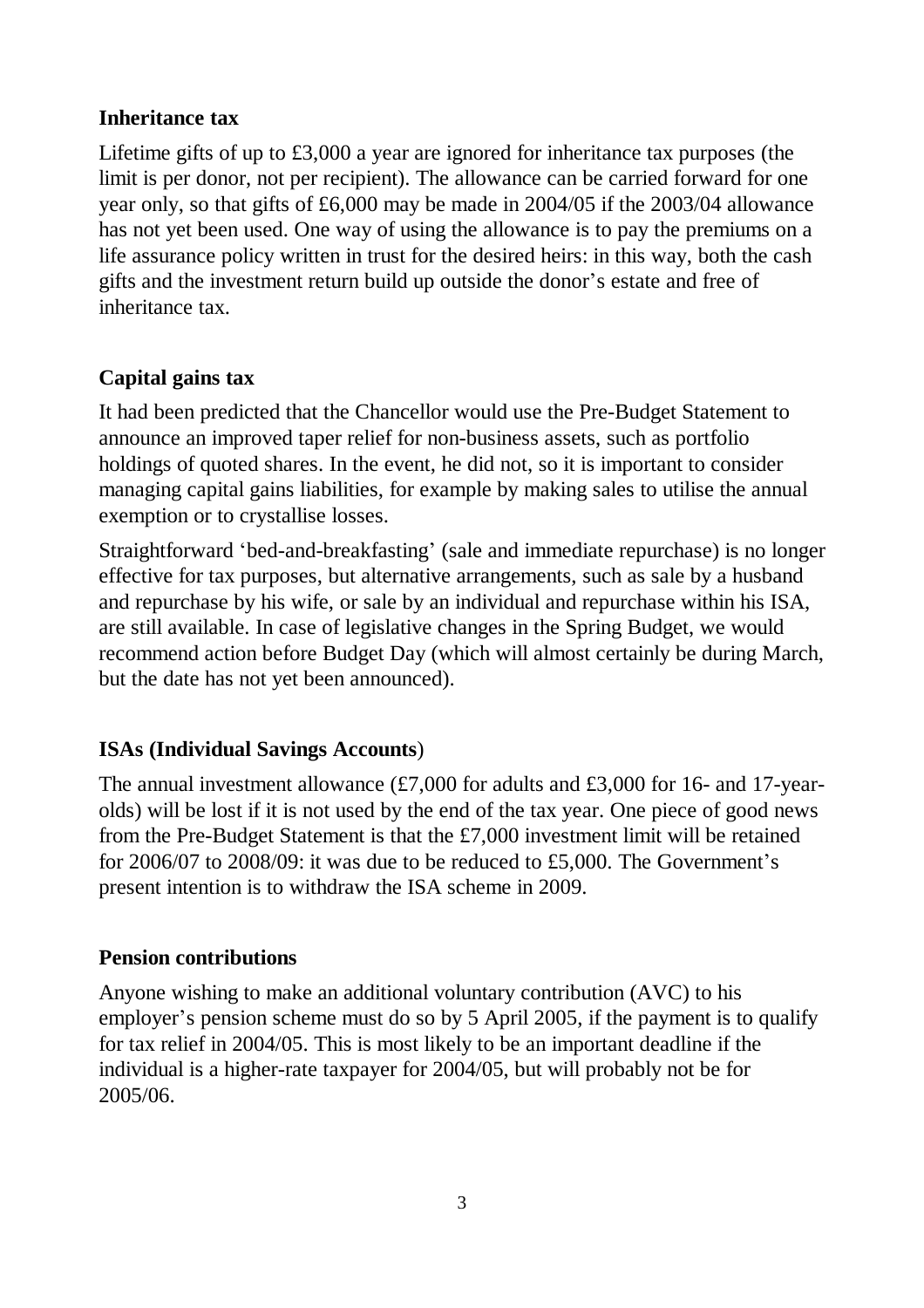#### **Capital allowances**

The Spring 2004 Budget allowed small businesses to claim 50% First Year Allowances for their purchases of plant and machinery in 2004/05. To qualify, the purchase must be made no later than 5 April 2005 (31 March 2005 in the case of a purchase by a company). A business qualifies as 'small' if it satisfies at least two of the following tests: annual turnover not exceeding £5.6 million; balance sheet not exceeding £2.8 million; payroll not exceeding 50 employees.

### **BABIES AND CHILDCARE**

As part of his Pre-Budget Statement the Chancellor announced that, from April 2007, new mothers will be entitled to Statutory Maternity Pay (or, if they are selfemployed, Maternity Allowance) for a maximum of 39 weeks, instead of the current 26. As now, Statutory Maternity Pay will be paid at 90% of average earnings for the first six weeks and at a flat rate (currently £102.80 but uprated annually) for the remaining weeks, while Maternity Allowance will be paid at the flat rate throughout.

The maximum maternity leave to which a new mother will be entitled will remain 52 weeks. By April 2009 the Government plans to pay Statutory Maternity Pay (or Maternity Allowance) for the whole of this 52-week period and to allow an (as yet unspecified) proportion of both the maternity leave and the Statutory Maternity Pay to be transferred to the baby's father.

### **Working Tax Credit and childcare costs**

There are to be increases in the childcare costs which qualify for reimbursement as part of a Working Tax Credit claim. At present, depending on the claimant's income, up to 70% of eligible costs may be reimbursed, to a ceiling of £94.50 a week (70% of £135) for one child and £140 a week (70% of £200) for two or more children. From April 2005, these figures will increase to £122.50 a week (70% of £175) for one child and £210 a week (70% of £300) for two or more children. Then from April 2006 the percentage reimbursed will rise to 80%, making the maximum claim for one child £140 and for two or more children £240.

There will also be changes to make it easier for working parents to claim the Working Tax Credit childcare allowance for childcare in their own home – for example, for the cost of employing a nanny. It is already possible to claim for a nanny, but only if the person employed is a registered childminder or an approved carer, which most nannies are not. A simplified approval process is being introduced and, from 6 April 2005, the wages paid to nannies approved under the scheme will qualify for reimbursement as part of a Working Tax Credit claim.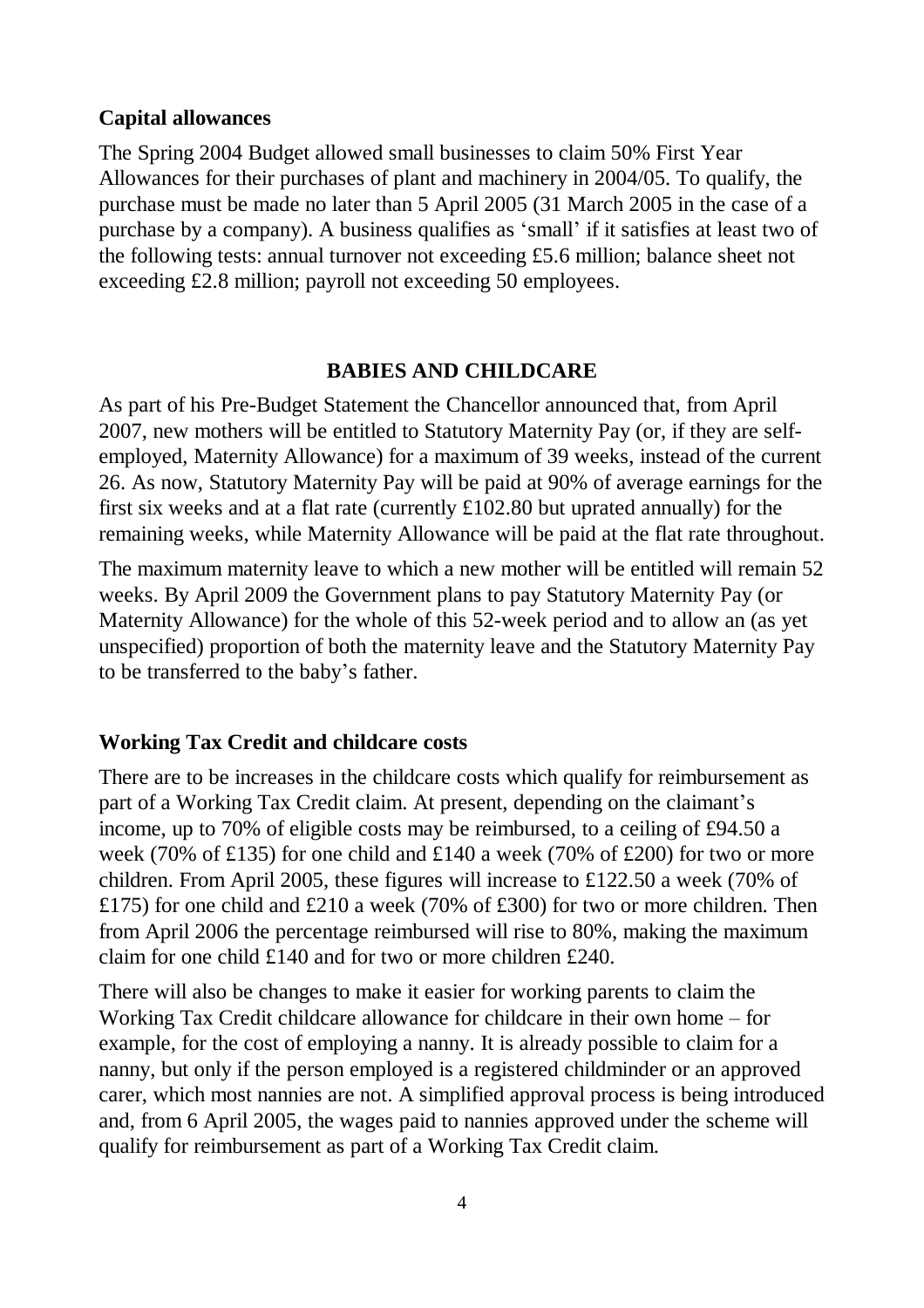However, the rule will remain, that where a relative provides childcare in the child's own home, support under the Working Tax Credit scheme will not be available, even if the relative has a relevant childcare qualification. A 'relative', for this purpose, is the child's grandparent, uncle, aunt, brother or sister.

## **Employer support for childcare**

From 6 April 2005 no benefit-in-kind charge or National Insurance contribution liability will arise where an employer gives an employee vouchers exchangeable for childcare, worth up to £50 a week. This limit applies per employee (so that if mother and father are both employed, both may be given vouchers), but not per child. It is a condition of the exemption that the vouchers must be available to all employees, or at least to all those employed at a particular location.

An employee eligible for Working Tax Credit should note that childcare costs met by vouchers will not count as childcare costs paid by the parents – this effectively dilutes the benefit of the tax and National Insurance exemption.

Different rules apply where the employer makes a payment direct to a childcare provider, or himself operates a crèche, either on his own premises or in conjunction with other local employers. Please contact us for further details if this is relevant to you.

## **EMPLOYERS AND EMPLOYEES**

In the Spring 2004 Budget the Chancellor promised that payment of Working Tax Credit would be transferred from employers to the Inland Revenue. This is, apparently, still on the agenda, but the Government is currently consulting 'on the detail of implementation' and no target date for the changeover has yet been announced. Certainly, it appears that employers will still have to pay Working Tax Credit through their payrolls in 2005/06.

In the December 2004 Pre-Budget Statement the Chancellor made two announcements relating to company cars. First, the 3% surcharge on the benefit-inkind charge for diesel cars, which is currently waived for cars which meet Euro IV emission standards, will be charged on all diesel cars registered on or after 1 January 2006. Second, from a date to be announced, the VAT charge on fuel provided by an employer, for a director's or employee's private motoring, will be based on the income tax benefit-in-kind charge.